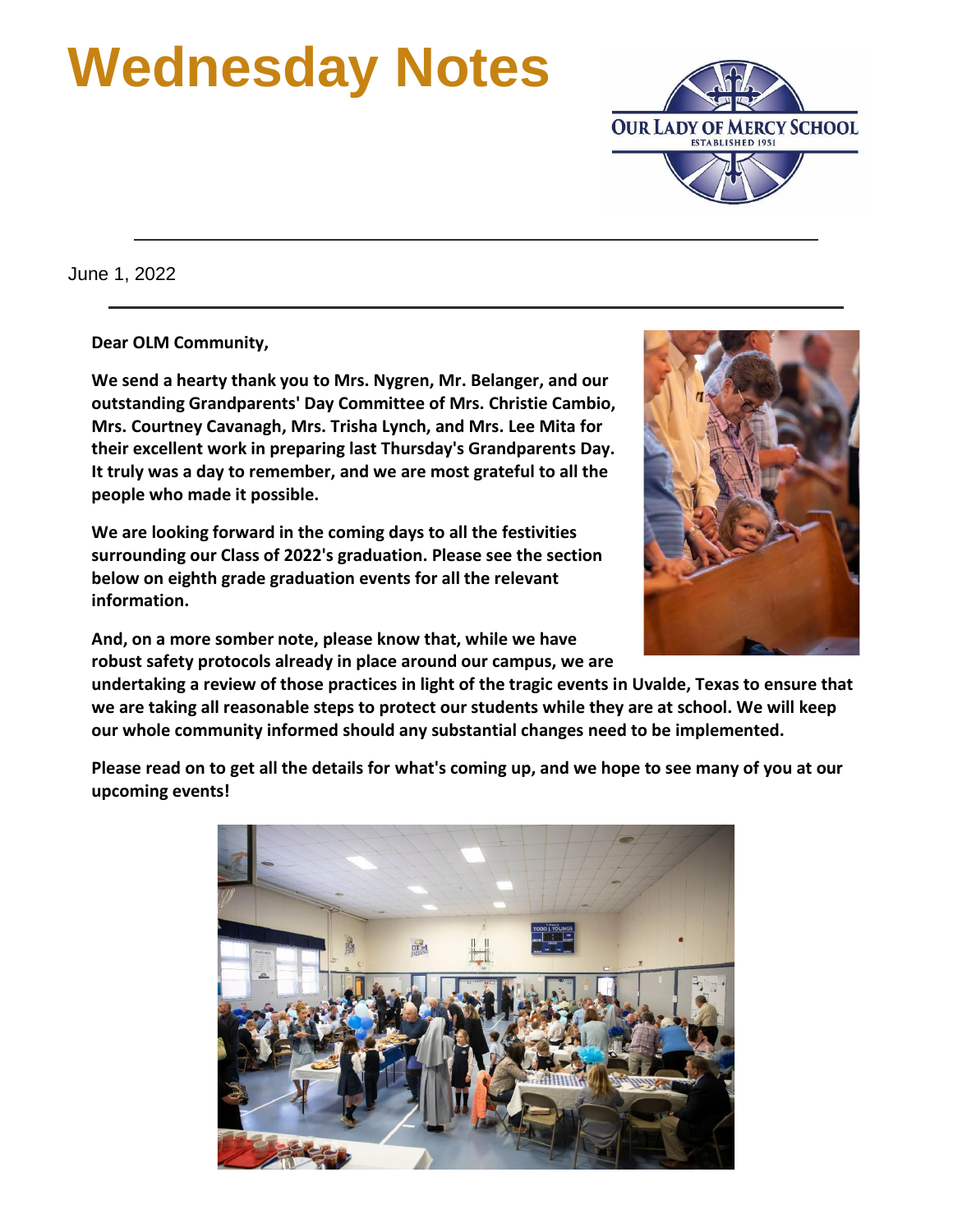## **The Week Ahead**

**Thursday, June 2** Third Grade Field Trip to Arnold House in Lincoln, RI **Thursday, June 2** Band Practice 2:30-3:15 pm **Thursday, June 2** Choir Practice 3:30-4:30 pm **Friday, June 3** First Friday Mass 9:00 am; Formal Uniforms **Friday, June 3** Eighth Grade Dance 6:00-8:00 pm (Open to all middle schoolers) **Sunday, June 5** Graduation Mass & Awards Brunch 10:30 am **Monday, June 6** School Confessions 12:45 pm **Monday, June 6** Class of 2022 Graduation 6:00 pm

## **Eighth Grade Graduation Events**

It is going to be a very busy week for our Class of 2022! Here is some information about our graduation weekend events that is helpful for our whole school community:

#### **Friday, June 3**

- **First Friday Mass 9:00 am**
	- This Mass will particularly honor our departing faculty and our graduating class.
	- All students should wear formal uniforms for this Friday's Mass.
	- Families of all students are most welcome to attend.
- **Eighth Grade Walk-Out 2:30 pm**
	- We will recognize all of our graduating eighth graders as they exit Our Lady of Mercy School on their final school day as OLM students.
	- All families are welcome to stick around, decorate their cars, and support our graduates.
	- We will ask any families not sticking around for the eighth grade walk-out to leave the parking lot promptly after picking up their children so that we may properly recognize our graduates.

#### • **Eighth Grade Dance 6:00-8:00 pm**

- Our first dance in over two years (!) is open to all students in Grades Six through Eight.
- Permission forms went home with middle school students today. We ask all families who would like their child to attend the dance to sign the permission form front and back and return it with their child tomorrow.
- Dinner from Chipotle as well as light snacks and drinks will be available at the dance, funded in part by our Student Council.

#### **Sunday, June 5**

#### • **Graduation Mass 10:30 am**

- Our graduates will be recognized in front of our entire parish community at this Sunday's 10:30 am Mass. Mass is open to the public and all members of our school community are welcome to attend.
- **Graduation Brunch**
	- An awards brunch at Quidnessett Country Club will follow Mass. This brunch is open to graduates and their invited guests.

#### **Monday, June 6**

• **Class of 2022 Graduation 6:00 pm**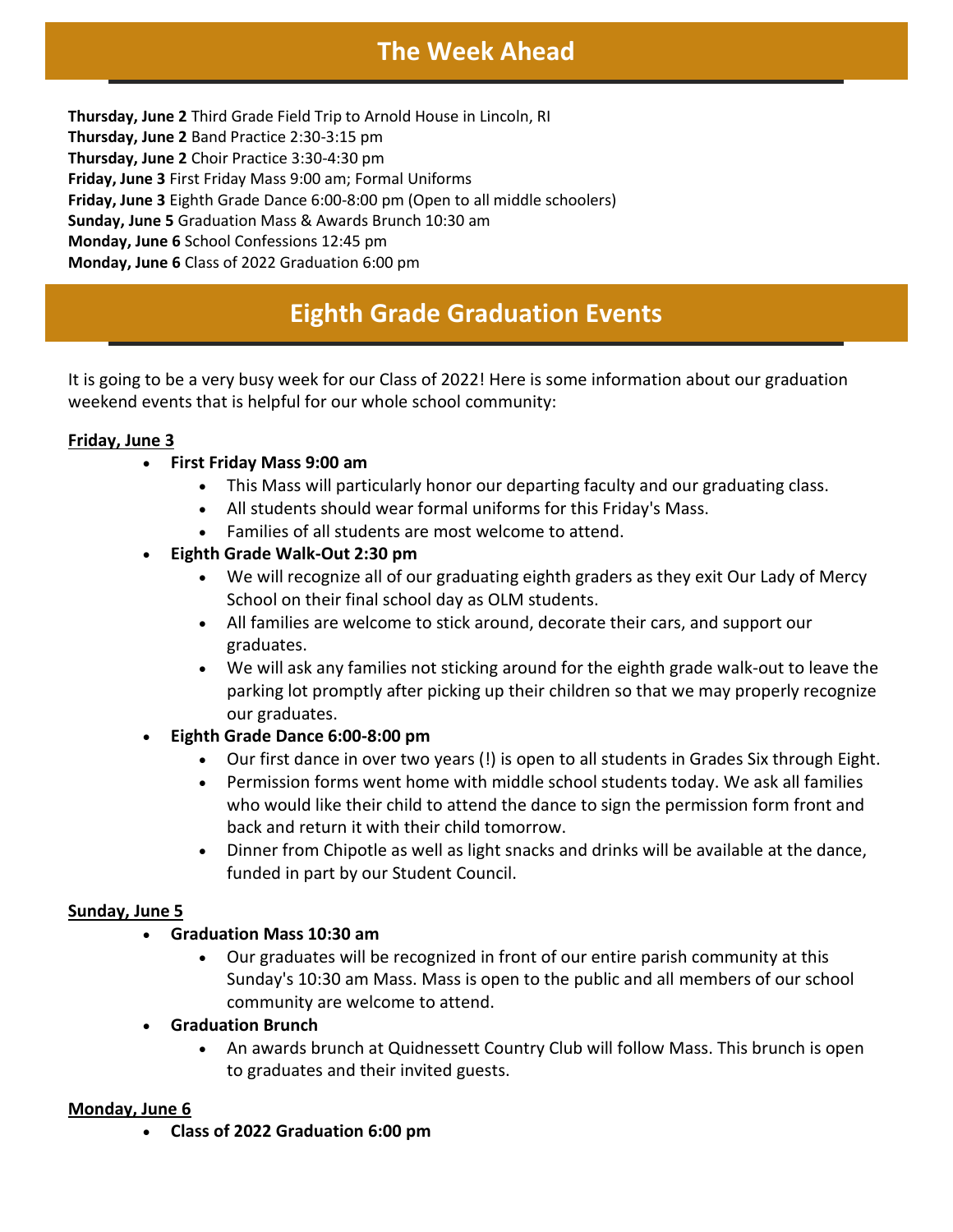• Our Class of 2022 will graduate from OLM School at 6:00 pm in OLM Church. The graduation is open to the public and will also be available via livestream. All members of our school community are welcome to come and recognize our graduates.

## **Fifth Grade Book Sale!**









## 5th Grade Book Sale "A Buck A Book" Friday, June 10

All proceeds benefitting Catholic Relief Services in Ukraine

The 5th grade will be hosting a school-wide book sale in our classroom on Friday, June 10th. Gently used books will be sold for one dollar. The books will be organized according to grade levels (primary, intermediate, and middle school) Students are welcome to purchase any book. Please consider supporting this cause and send your child to school on Friday, June 10th with money to purchase a book or two.

## **Thank you!**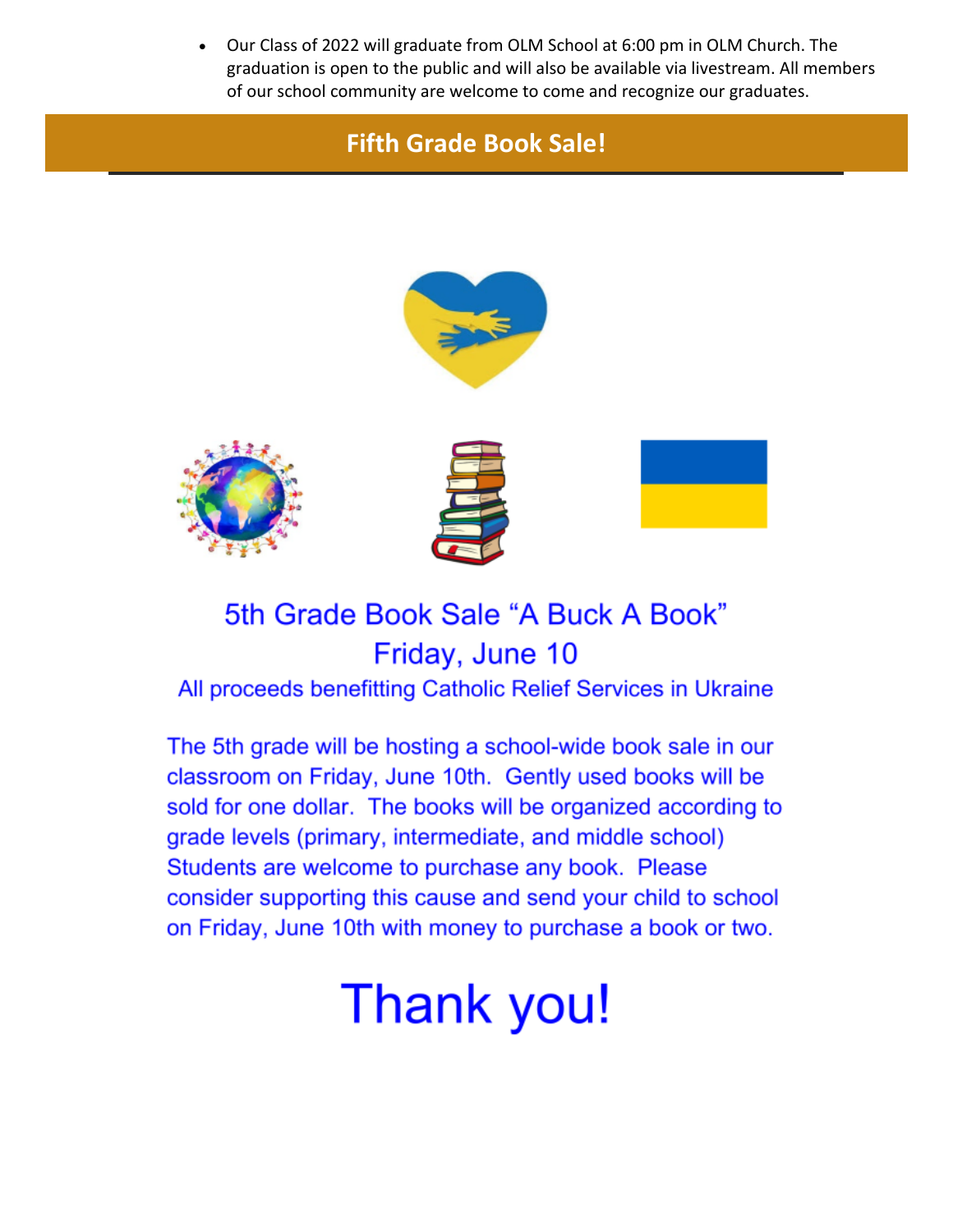### **PTG News**





President's Note

Be sure to save yourself time and stress by ordering your SchoolKidz Kit for the first day of school! Additional details are below. -Gaiva Berube

#### Order Your Student's Schoolkidz Kit

Save yourself time and let SchoolKidz provide your child's school supplies for you! SchoolKidz assembles student supply kits based on what each teacher has indicated is needed. Kits are shipped directly to the school. No muss, no fuss. For order details, please refer to the **SchoolKids Kits flyer**. The deadline to order is June 17!

#### Join the PTG Team!

Nominations for the 2022-2023 PTG Board are now open and we'd love for you to join the team! Take a look at this flyer for additional details about what the PTG does. If you're interested in helping with events like<br>Trunk-or-Treat, the Father-Daughter Dance, or the Mother-Son Event, consider joining the Socials team!

Please review the PTG positions and complete the nomination form to volunteer or to nominate someone you know who is interested. Even if you aren't interested in a board role, there are plenty of support roles to fill. Please contact olmptgegmail.com with questions

#### **CONTINUED ON THE FOLLOWING PAGE.**



**Check out the PTG Newsletter for details on a discount code to use in the School Store! Also, be sure to save yourself time and stress by ordering your SchoolKidz Kit for the first day of school. Order information and deadline details are provided in the newsletter.**

## [Click Here for PTG Newsletter](https://r20.rs6.net/tn.jsp?f=001unnOqE735A0FhrM1aCegcO8BI0jmUoaOx1XFGFMsyXILXByixmzNJ3ASsZwQDk88BXVKLeix0ncq9nDsFYYHgstr9vvK-2lNerpInlqSynjWnXCqduOeDMlX7AaY0G-eW36fS4s7ELamwXKAnoO-3_MAGYKy5OXpHk2_FEzex6mj4waJ2KIr69WyvI0vHTYVcfbkFHOc0x3-O8Votx-YYRZy2wUP52UGExMIIBlK0vo=&c=&ch=)

## **2022-2023 School Calendar**

**Please click on the link below for a copy of our 2022-2023 School Calendar!**

[2022-2023 School Calendar](https://r20.rs6.net/tn.jsp?f=001unnOqE735A0FhrM1aCegcO8BI0jmUoaOx1XFGFMsyXILXByixmzNJ_JchWtjExsxG95xhTHaZezVhDul3nQkmI_YpaUOvLhaz-HKfad8RkHomylSUUz-DSASbruQfbVpVEGv66ogjrD-vrNWi0KKB7EnLK1IOFE6YlhXFVh7sugKlkXtaeu7EogRW0ceY3ya1kR9R3MMfUfj55YyslJBFbGcvLVgEa9z7rY3CcAEgaY=&c=&ch=)

**COVID...It's Stickin' Around...**

#### **Do you have questions about current COVID-related school policies? Then please read this carefully!**

With the COVID-19 pandemic moving toward an endemic, and with the Rhode Island Department of Health relaxing restrictions related to COVID-19, we have been able to make more adjustments to our practices. We have moved many aspects of our school day back to "normal," and while we hope that we will continue to move in this direction, please bear in mind that all of our practices are subject to change based on the needs of our school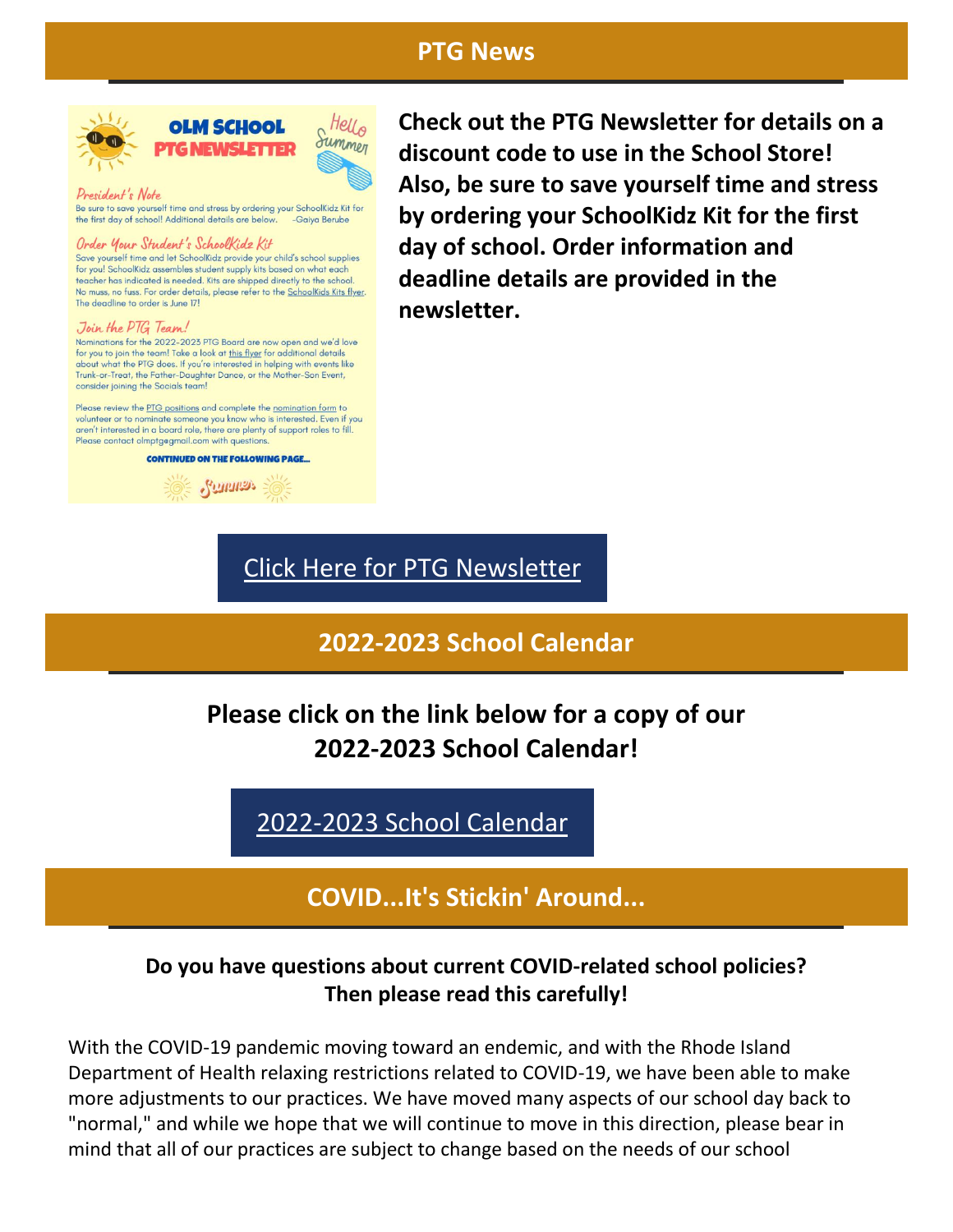community. With that in mind, here are a few highlights that are important for families to know:

- Individuals who test positive for COVID-19 must still isolate for ten days and return on Day 11.
	- They MAY return to the school building between Days 6 and 10 IF they are completely free of COVID-19 symptoms AND test negative for COVID-19 (COVID-19 tests will be available at school for students wishing to test for reentry) AND wear a well-fitting mask through Day 10.
- Household contacts of people positive for COVID-19 must quarantine for five days from their last contact with the positive individual. They may return on Day 6 from their last contact IF they are asymptomatic.
- Household contacts are the only close contacts now required to quarantine. **We are no longer conducting contact tracing of COVID-19 cases in the school building.**
- In the event of a positive COVID case in the school building, we will notify the families in the affected class, but testing or quarantine will not be required of anyone.
- **Students must continue to stay home and contact Mrs. Fleury for directions for return if they have any of the following symptoms**:
	- Fever of 100.4 degrees or higher
		- Must allow 24 hours after resolution of symptoms to return to school building
	- Vomiting or Diarrhea
		- Must allow 24 hours after resolution of symptoms to return to school building
	- New Cough
	- New Loss of Taste or Smell
	- Shortness of Breath or Difficulty Breathing

Students with more minor symptoms are free to attend school. Please however, note that **Mrs. Fleury always has the authority as the medical professional on our staff to determine that a child should not be in class for medical reasons.**

- With contact tracing no longer in effect, we are loosening restrictions in regard to visitors and volunteers in the building. **Teachers may now welcome parent volunteers under the following circumstances:**
	- Volunteers have an up-to-date BCI and Safe Environment Training (please check with Mrs. Buonaccorsi if you are not sure of your status).
	- Volunteers are free of the symptoms noted above.
	- Volunteers are serving the needs of our students under the leadership of our teachers.